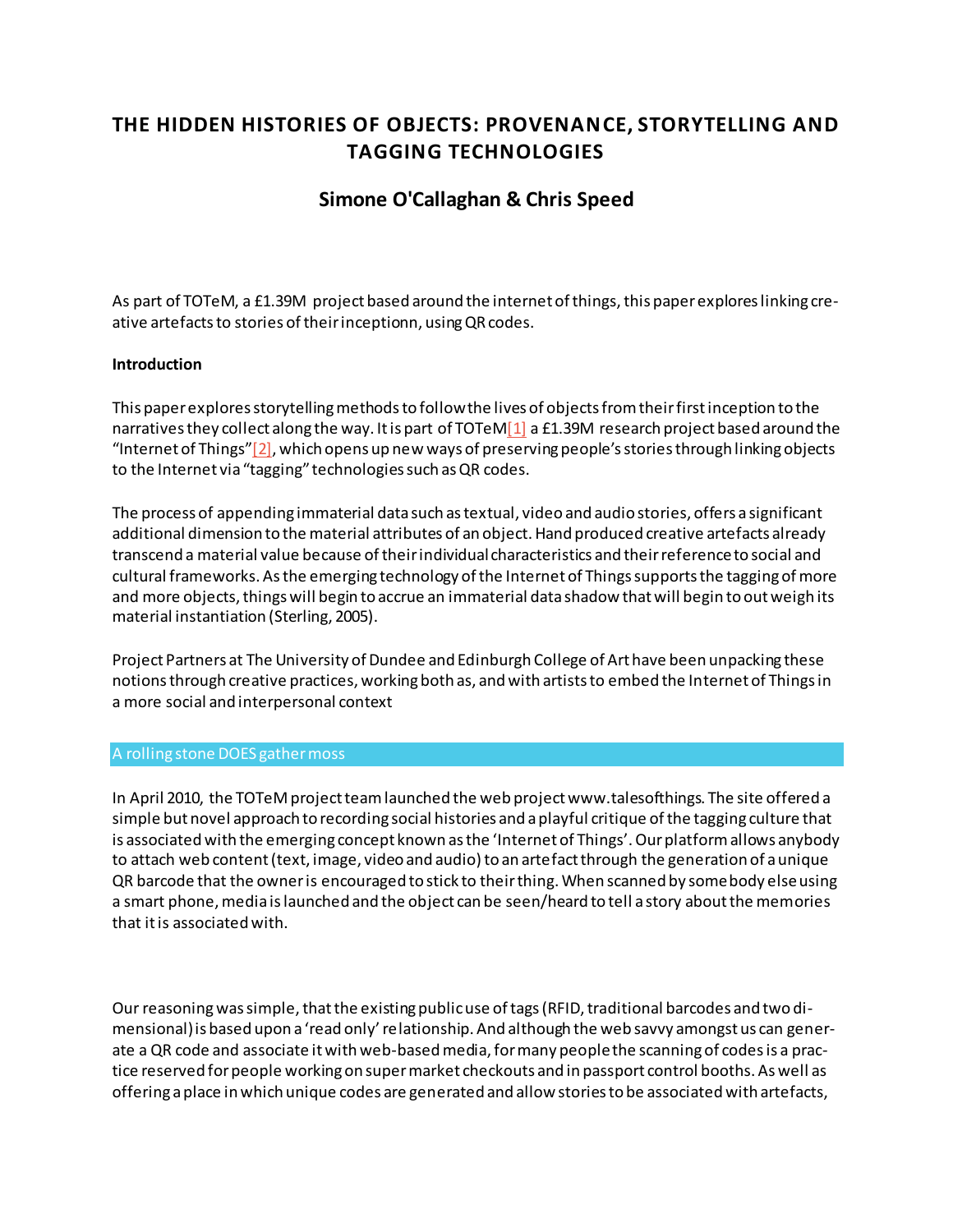TalesofThings allows any other beholder the ability to 'add a tale' to someone else's 'thing'. By scanning a tag through the phone App, or by visiting the website, artefacts become 'writeable' and 'open' to further association. This is a critical dimension to the projects politics, that lessons learnt through Web 2.0 should be integral to any Internet of Things.

Following our launch last April the website began accruing stories that were associated with peoples actual material artefacts. However as the immaterial database grew it became clear that we needed an event that allowed the material artefacts to become an interface to our internet of things, rather than online repository of stories. RememberMe at Future Everything offered this context. The RememberMe artwork was a collaborative project with the Oxfam shop charity shop, in Manchester. During FutureEverything 2010, a research assistant based in the shop, asked people who dropped things off to tell a brief story about one of the objects into a microphone: where they acquired it, what memories it brings back and any associated stories. These audio clips were then linked to an RFID tag and QR code and attached to the items as they joined the shop's stock. Visitors to the shop, including conference delegates were able to use bespoke RFID readers, or their own smart phone to browse artefacts that were displayed amongst the many thousands of other objects. Labels highlighted the RememberMe objects and once triggered, speakers located in the shop replayed the previous owners story, evoking a ghost from the past. Once tagged the objects were in the public domain for purchase by other members of the community, and the project's iPhone and Android apps allowed new owners to access old stories but equally importantly, add their own.

This material 'turn' in the life of the project readdressed the balance of where the immaterial data was located. Instead of being accessed through a web interface, the RememberMe work explored the potential of the TalesofThings project to manifest a social Internet of Things that is situated in the event based context of exchange. An exchange of things and stories that contests many of the habitual consumer practices that have formerly defined concepts of value, quality and the destiny of artefacts. A year later we wanted to exploit the projects 'write back' feature and see if we couldn't tip the balance between immaterial and material in favour of the former. During Future Everything 2011 the team developed a follow up project entitled RememberUs. The project consisted of two shops that acted as supernatural portals to the Internet of Things. Visitors to the Oxfam Emporium were invited to 'let go' of memories that are associated with particular things by attaching stories to our memory vessels, moments later in the Oxfam Originals shop just down the street, people were able to 'pick up' memories when they are associated with another 'thing' that they chose to buy. Upon leaving the shop, buyers found that the item that was 'new' to them was associated with a host of old memories, exploding the assumption that a rolling stone gathers no moss.

#### Artists Stories

When thinking about linking stories to objects, there always has to be a "first story", the one of how a thing came into being. The TOTeM project team is collaborating with creative practitioners to explore some of these first stories to establish platforms for provenance, where storytelling methods are examined for defining and capturing provenance. Looking back at the history of old objects, as well as forward to the possible futures of new objects it is also a means of providing legacies of provenance for future generations.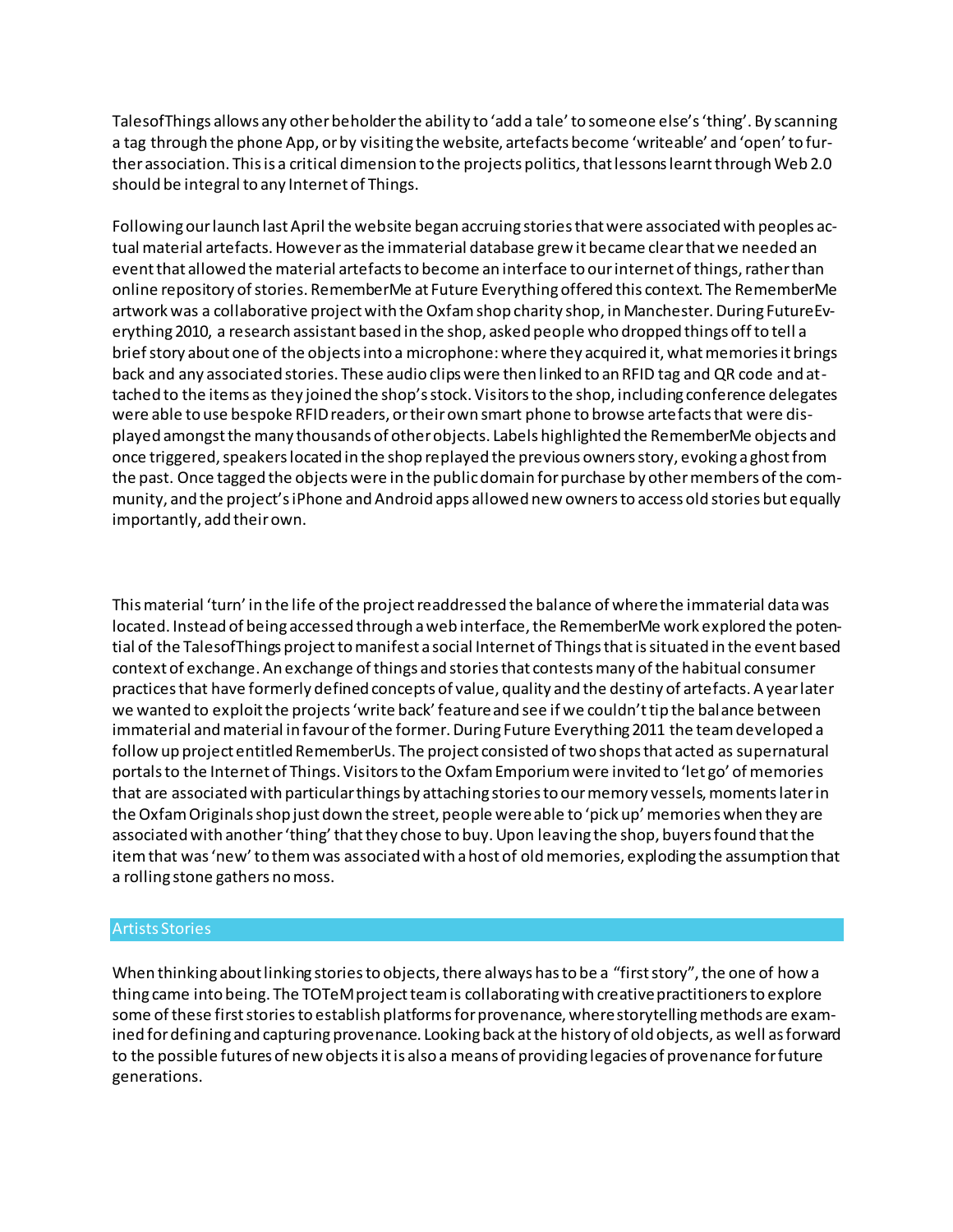In tagging art, design & craft objects, the QR code acts as a "digital makers' mark" with the potential to hold far richer data than traditional marks. Inspiration for the object's creation and its maker become the key focus, rather than facts about production and manufacturing. Working in a similar way to social networking sites such as Flickr, users of TalesofThings can comment and build upon existing stories with the potential to create a crowd-sourced bank of knowledge about any individual object. This then has the potential to provide future generations with artworks, craft and design objects, which have integrity and a traceable heritage. Whilst the provenance captured by the data shadow of commercial things may be logistical: price, temperature, best for before dates etc., information provided by artists and designers has the potential to provide significantly more evocative stories that may change entirely the perception of an object.

In 2005 YBA artist Simon Starling, won the Turner Prize for his work *Shedboatshed.* It appeared to be an ordinary shed and not particularly noteworthy. However, knowing that it was a shed found in rural Switzerland which Starling took apart, made into a boat, floated down the Rhine to the Kunstmuseum in Basel and then reconstructed back into a shed, has made the work, and winning of the Turner prize for it, objects of controversy in both the art world and mainstream media. Paul Shepheard, a champion of Starling's has said of the work: "One of the interesting things about this *Shedboatshed* is that the thing you're looking at isn't the whole work. Now this is always true in conceptual art generally because conceptual art uses its artwork to illustrate some other idea. I think what's interesting about Simon's work is that he doesn't deal in concepts so much as actions -so the work is evidence of action having taken place which is slightly different." (Shepheard, 2005)

The idea that a particular action has taken place is pertinent to many objects, but we only know about these actions and the reason for something being identified as an art object if the artist tells us. With tools such as TalesofThings, there is a platform for makers to tell these stories, in an arena that facilitates the conveying and validating of peer reviewable truths. But these can also be subverted, allowing for fictions to be written and for myths arise, both about the objects and their makers. For how do we know that Starling really did float his *Shedboatshed* down the Rhine? The stories woven around creative artefacts also become a reflection of the persona or identities that a maker chooses to construct and portray in the context of their creative practice.

Such myth-making is not new but what is interesting is that by using tagging technologies that allow others to comment on an object's stories, these myths can be exploited. Take for example, Andy Warhol, around whom myths have evolved. What does artwork made by Andy Warhol actually mean? His screen-prints are iconic, but, in contrast to the Congress of Artists' definition of what constitutes an original print, Andy Warhol did not make original plates, work the stone, or in his case create even the original screens for his prints, yet he is still recognized as the artist. He did, however, add the "final touches" such as blotting lines to give a less mechanized feel in the final prints. This highlights that even an artist such as Andy Warhol recognized a need for something that resembled the touch of the artist's hand, even to the point where works were signed. Through in true Warhol style, he was not the one to sign them, his mother was, and when she tired, another artist from The Factory took over. (Buskirk, 2003)

Imagine if those artists working in The Factory were able to tell the stories of the prints they worked on through tagging the artworks, and then allowing others to add to those stories. We can assume that many of those in The Factory were bound by loyalty to Warhol, but it would only take one disenchanted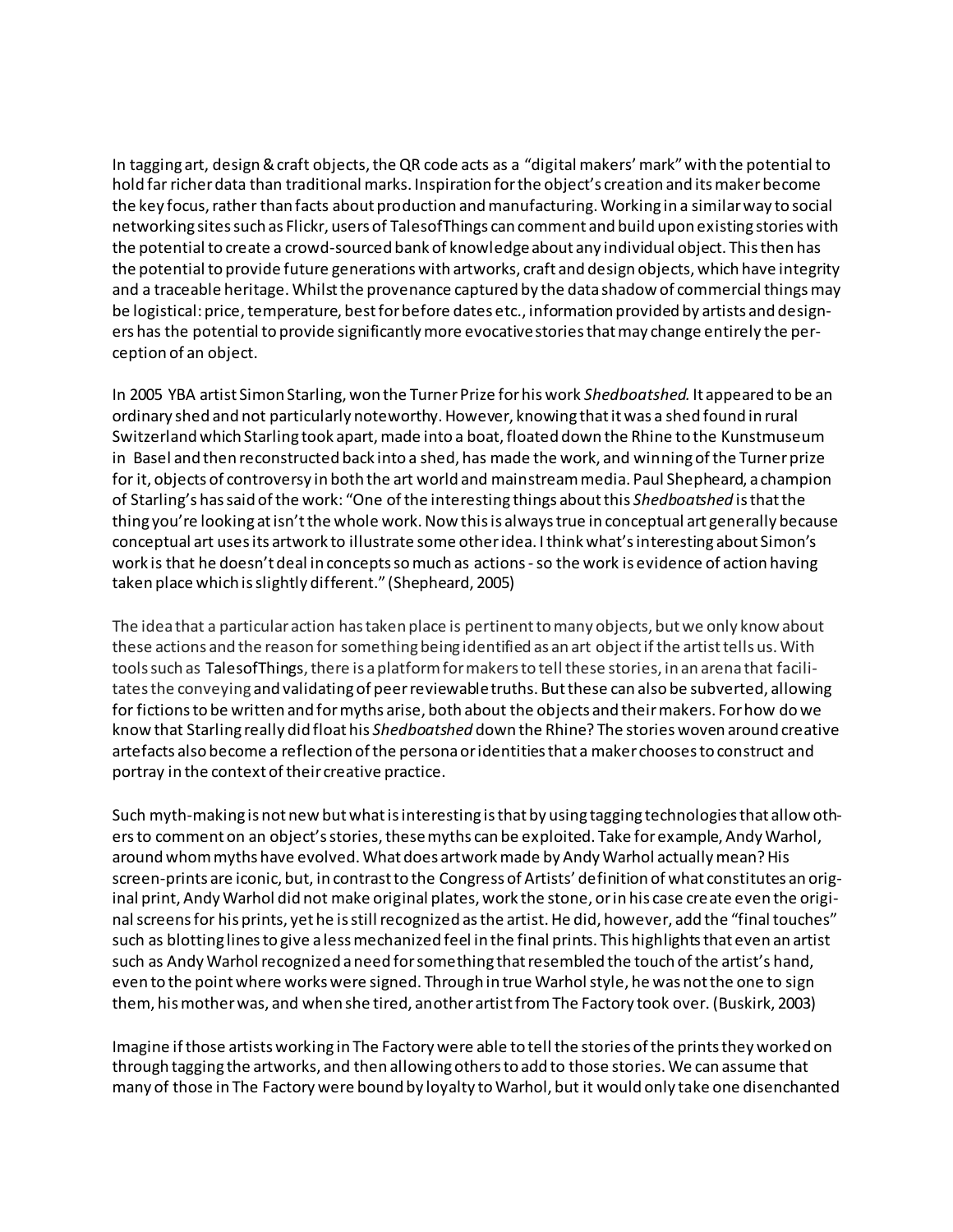person to open the floodgates. What would Valerie Solanas done have done with such capabilities in her hands? The myths of Warhol that we are familiar with today could have been very different.

Artist, Claire McVinnie, who like Any Warhol creates artworks using screen-printing, has been profiled in a collaboration with Dundee Contemporary Arts Print as part of a case study examining printmakers using QR codes as digital makers' marks. Over the space of 9 months, Claire has written about her works on TalesofThings, tagged and exhibited them with QR codes and has been filmed telling the tales of her works. Through these activities, the identity as an artist that she wishes to convey is being constructed for an audience who, quite often, may not share the same space and time zone that she does.

Tacitly, Claire is aware that there will be occasions where people will view her telling stories in a space that her works inhabit but that she does not. This is the phenomenon of tele-presence, defined by Lev Manovich as "representational technologies used to enable action, that is, to allow the viewer to manipulate reality through representation…the essence of telepresence is anti-presence" (Manovich, 2001). The art objects become signifiers of Claire's identity as an artist, whilst the digitally mediated content delivered to a users' mobile device can be seen as one way of confirming this in the absence of her actual physical presence. Such a validation can then affect the actions of those at the receiving end, for example the telling of her story may influence the purchase of one of her prints exhibited in a gallery, which may not have otherwise been purchased had the story not been told.

When discussing the filming of Claire's work and stories, she suggested that she be filmed at the print studio where there are screen-printing beds and the tools that she uses to make prints. She also has another studio where she preps her files and works on designs before actually creating the final pieces. The print is studio open-access, often noisy and full of bustle, whilst her own studio is a calm and quiet haven. In communicating her identity as an artist she chose to be filmed in the place where she has a more public image, rather than revealing her personal space on camera. This could be seen as her way of editing what is considered appropriate to convey as a professional artist, whilst remaining protective of a space that could reveal more a more intimate aspect of her working life. Typical of artists in the print studio, Claire wears an apron, one of the many communal aprons that the artists here share, its stories smudged and smeared across it in a colourful splatter of dried ink. The ink is a testament to the numerous artefacts that the apron has witnessed coming into being and suggests a more experienced artist than if the apron were pristine and unmarked.

Through the use of digital media storytelling methods to construct a rich identity of the artist as a person, the stories can also illustrate the emotional investment of the maker in that creative artefact. In her screen-print of New York, Claire tells of how she went on a college trip there in 1995 and took photos from the Empire State Building, but was so disillusioned with the foggy weather she didn't bother to get them processed. Years later she found the film and did eventually process them, realizing that with photoshop she could claim back parts of the image that she had lost to the mist and rain. She also admits that "This is one of the first screen-prints I even did, so I was still just learning". It was also the first artwork that she chose to talk about when being filmed, which considering the strength of the image and the success she has had in selling it, suggests that the work is seminal in her journey as a professional artist.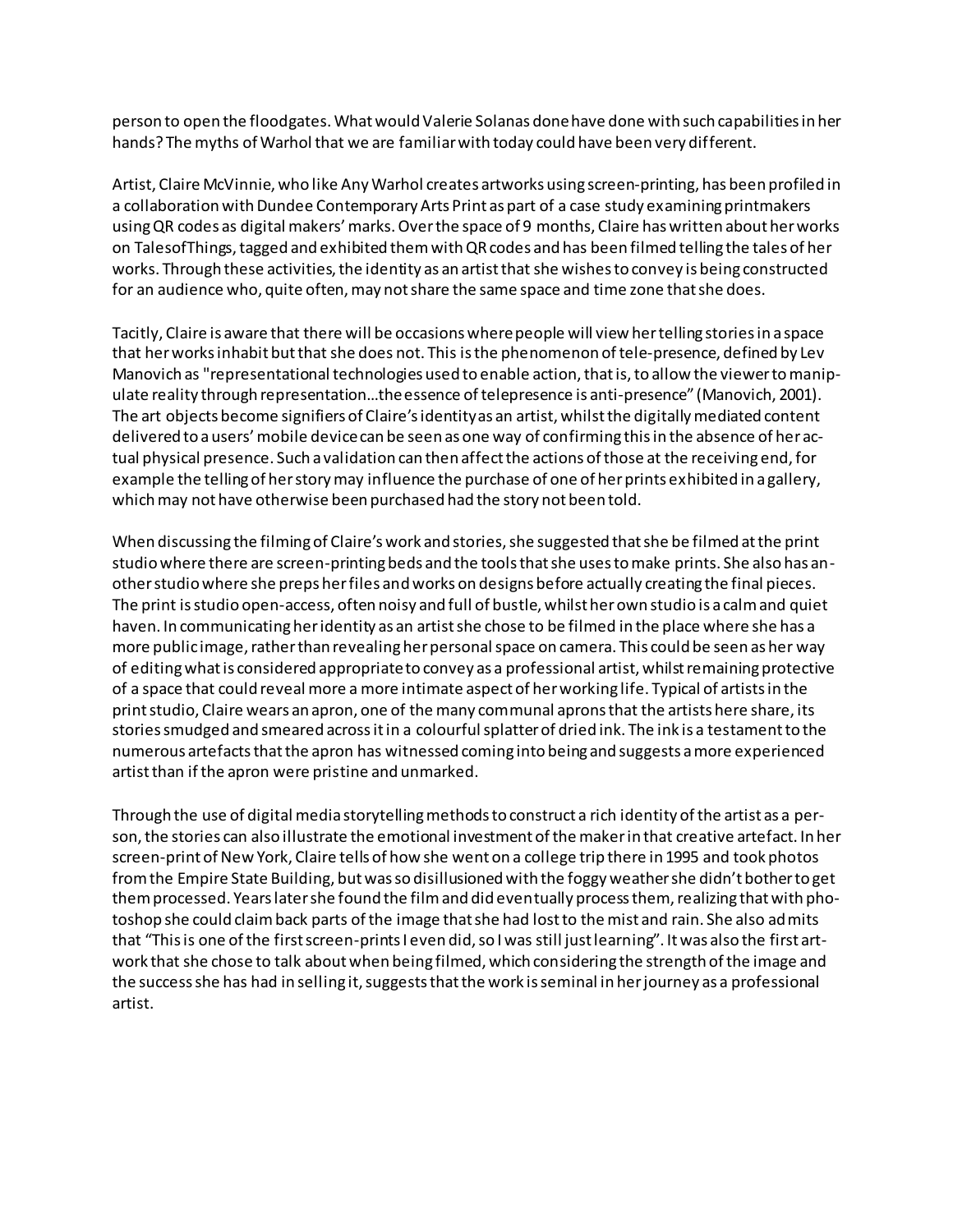#### Enhancing Aura

During the study of artists working at Dundee Contemporary Arts, the integrity of the artist as a printmaker is articulated through many of their stories and is poignant in Annis Fitzhugh's text-based entry on TalesofThings accompanied with an image of her work *Cancellation Proof: "*when a limited edition is completed, the plate or block is defaced, often with a cross, so that no more prints may be made from it. The plants represented are all on the Red List of endangered species." (Fitzhugh, 2010)

This entry implies that the edition is "authentic" because Annis created a cancellation print for her edition, a "proof" that the edition is limited. The content of the artwork, like the print itself, is endangered, rare and limited. Annis' entry also explains printmaking processes to non-printmakers and the comment following up on this by a user called "frogo" shows a discourse beginning to emerge about the work, and about printmaking practices, when they write: "That's sad that a lot of nice images get defaced in such a way :(" (ibid) One can infer that frogo is not a printmaker, but that they appreciate the print that was cancelled. This comment is also thought-provoking in how accepted norms and "good practices" in printmaking can be perceived as destructive by those outside the field, who are unaware of the critical debates surrounding authenticity and originality of the print.

By examining artefacts and the stories that creative practitioners use to express how their objects came into being, the frameworks in which they are viewed enables a privileged insight into maker's creative processes, experiences and emotional states. Through tagging technologies, this "mobile augmentation" of art and design objects, where the physical has digital and therefore multiple presences, Walter Benjamin's notion of "aura" comes into play, "One might generalizeby saying:the technique ofreproduction detaches the reproduced object from the domain of tradition. By making manyreproductions it substitutes aplurality of copiesfor a unique existence. And in permitting the reproduction tomeetthe beholder or listener in his own particular situation, itreactivates the object reproduced."(Benjamin,1934). In her study of Le Courbousier's archived drawings at the Le Fondation Le Corbusier in Paris, Susan Yee of MIT describes her experiences as she handles his largest drawings: "All I could think about was that this was Le Courbusier's original drawing. It was meticulously hand-drawn, but the drawing was dirty. There were marks on it, smudges, fingerprints, the marks of other hands, and now I added mine. I felt close to Le Courbusier…" (Lee, 2007). On her last day in Paris she discovers that all the drawings have been collated in a digital database and she mourns that "the scans for the website gave me nothing to touch" (ibid).

Benjamin's concepts come from experiencing the "original" work first hand, being able to see the marks that the artist has made in their exploration of the medium in which the work is created. The same applies for any object and the memories, bumps and scratches that it collects on its journey. Although the Internet of Things, and mobile tagging technologies demand a need for the digitisation of artefacts, one could argue that when an object is tagged with the previous owner's memories or a creative artefact is tagged and augmented with the artist's voice, the "aura" has the potential to be heightened and enhanced rather than lost.

#### ACKNOWLEDGEMENTS

This work was made real by the TOTeM research team whose Co-investigators are (in alphabetical order): Maria Burke, Andrew Hudson-Smith, Angelina Karpovich, Simone O'Callaghan, Jon Rogers, Chris